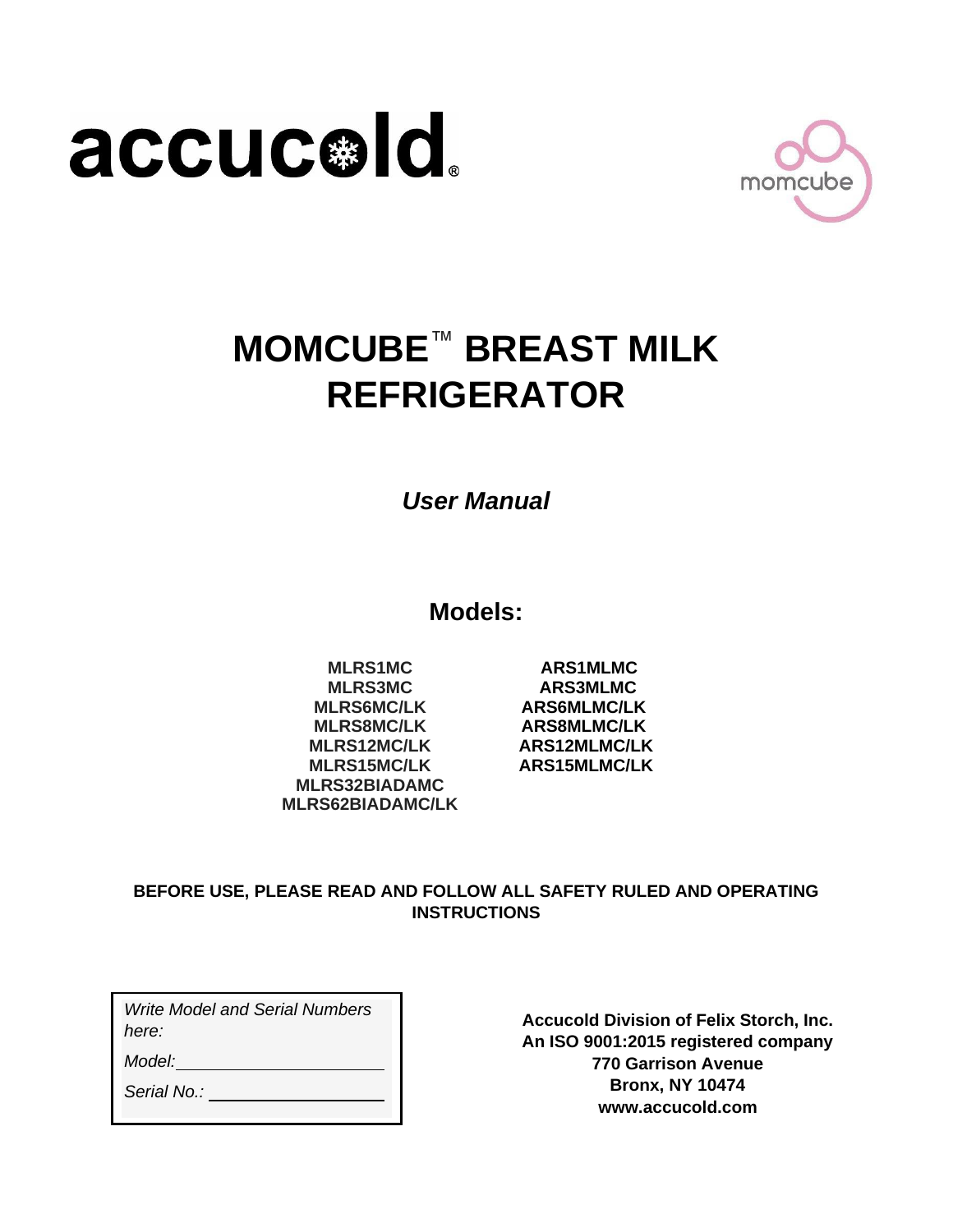# **ABOUT THE MOMCUBE**

MOMCUBE™ refrigerators are specially designed to comply with the Centers for Disease Control and Prevention (CDC)'s recommendations for breast milk storage. These units maintain an interior temperature between 33º and 40ºF, which is a colder, tighter range than traditional household or dorm style refrigerators.

We recommend only using MOMCUBE™ refrigerators for the storage of breast milk. Units with suffix "MCLK" include individual locking compartments to allow new mothers more privacy. MOMCUBE™ refrigerators can be used in a variety of settings, including hospital maternity wards, NICU units, wellness rooms, and offices, especially those working to comply with Section 4207 Patient Protection and Affordable Care Act, which requires work spaces to have a private designated space for nursing mothers.

In addition to the MOMCUBE™ refrigerators, Accucold offers a line of freezers for longer term breast milk storage. We also manufacture and distribute general purpose refrigeration and cooking equipment through our Summit brand, including microwaves, blanket/towel warmers, icemakers/dispensers, ADA compliant appliances, and a large selection of purpose-built refrigerators. If you or your facility need additional storage solutions, we encourage you to visit us online:

More about MOMCUBE™: [momcube.com](http://momcube.com/)

Medical & Life Science Equipment: [accucold.com](http://accucold.com/)

Residential & Commercial Appliances: [summitappliance.com](http://summitappliance.com/)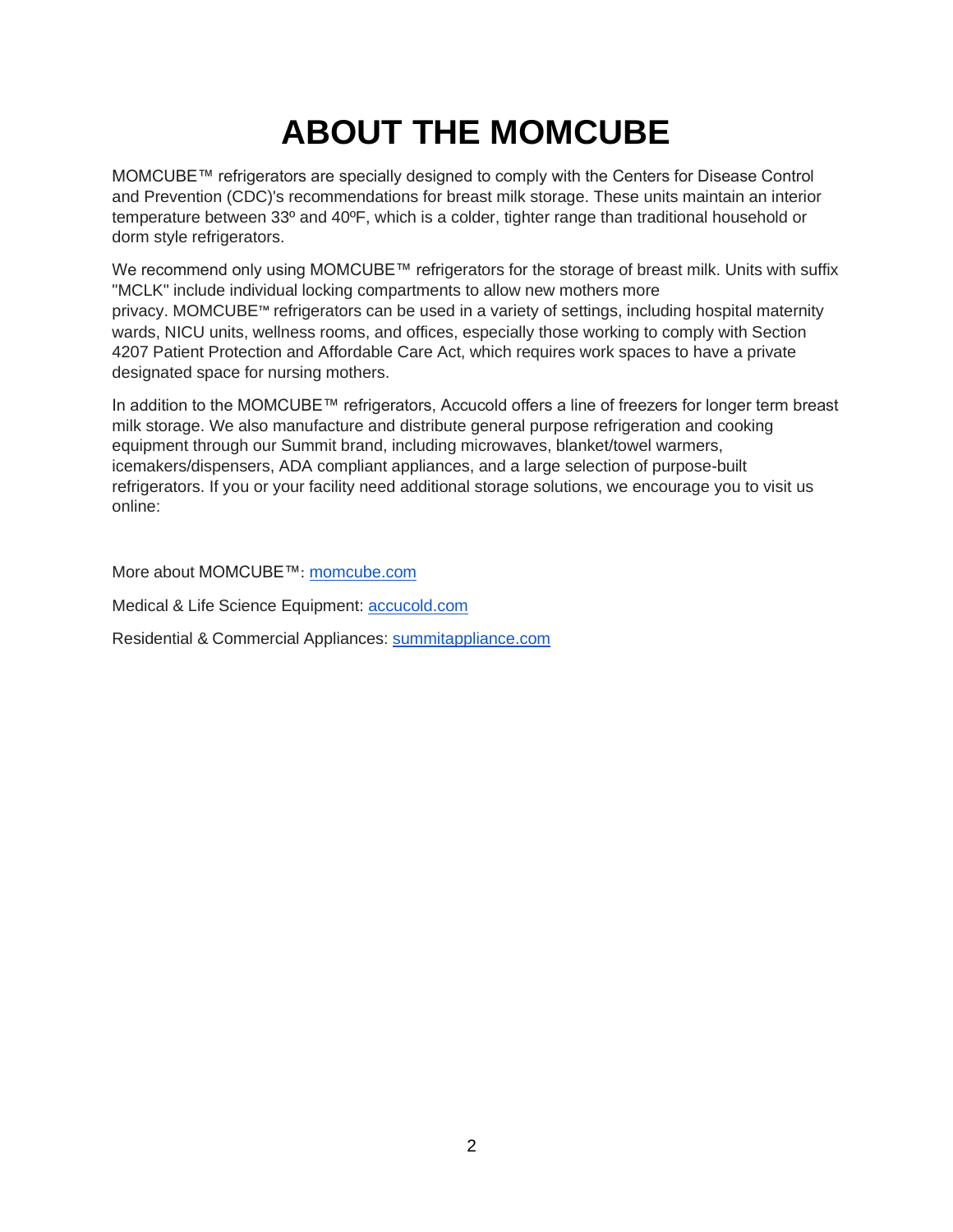### **TABLE OF CONTENTS**

| <b>Equipment Safety</b>                         | 4              |
|-------------------------------------------------|----------------|
| <b>Important Safeguards</b>                     | $4 - 5$        |
| <b>Installation Instructions</b>                | $6 - 7$        |
| <b>Before Using Equipment</b>                   | 6              |
| Installation of your Equipment                  | 6              |
| <b>Electrical Connection</b>                    | $6 - 7$        |
| <b>Extension Cord</b>                           | $\overline{7}$ |
| <b>Reversing the Door</b>                       | $\overline{7}$ |
| <b>Location of Parts (MC Series)</b>            | 8              |
| <b>Location of Parks (MCLK Series)</b>          | 9              |
| <b>Combo Locker Instructions (MCLK Series)</b>  | 10             |
| <b>Operation Quick Setup Guide</b>              | $11 - 12$      |
| <b>Adjusting the Temperature</b>                | 11             |
| <b>High/Low Temperature Alarm</b>               | 11             |
| <b>Power Failure Alarm</b>                      | 12             |
| Min/Max Room Temperature Recording              | 12             |
| <b>Reset Min/Max Temperature Recording</b>      | 12             |
| Changing the Temperature Display                | 12             |
| <b>Interior Light</b>                           | 12             |
| Door Alarm                                      | 12             |
| <b>Remote Alarm</b>                             | 12             |
| <b>Summary of Alarm Types</b>                   | 12             |
| <b>Storage of Articles</b>                      | 13             |
| <b>Cleaning and Maintenance</b>                 | 13             |
| <b>Troubleshooting</b>                          | $13 - 14$      |
| <b>Detailed Temperature Controller Guide</b>    | $15 - 17$      |
| <b>Front Panel Operations</b>                   | $15 - 16$      |
| <b>Table of Parameters and Factory Settings</b> | 17             |
| <b>Function Details</b>                         | $18 - 19$      |
| <b>Temperature Control</b>                      | 18             |
| <b>Defrost Control</b>                          | 18             |
| <b>Alarm Control</b>                            | $18 - 19$      |
| <b>Abnormal Work Mode</b>                       | 19             |
| Circuit Diagram                                 | 19             |
| <b>Limited Warranty</b>                         | 20             |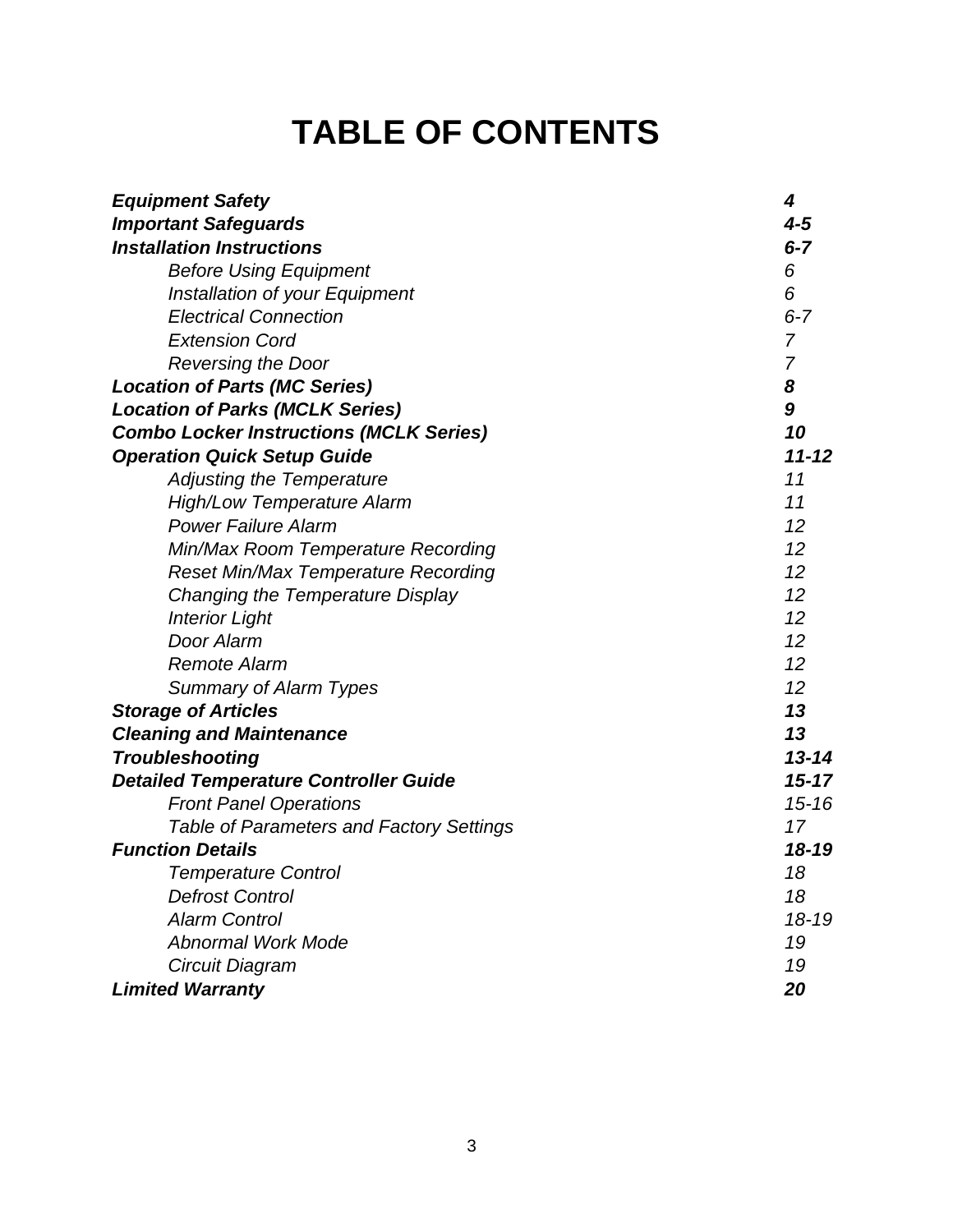### **EQUIPMENT SAFETY**

**Your safety and the safety of others are very important.**

<span id="page-3-0"></span>We have provided many important safety messages in this manual and on your unit. Always read and obey all safety messages.



This is the Safety Alert Symbol. The symbol alerts you to potential hazards that can kill or injure you and others. All safety messages will follow the Safety Alert Symbol and either the words "DANGER" or "WARNING".

### **DANGER**

**WARNING** 

DANGER means that failure to heed this safety statement may result in severe personal injury or death.

WARNING means that failure to heed this safety statement may result in extensive product damage, serious personal injury, or death.

All safety messages will alert you about the potential hazard, tell you how to reduce the chance of injury, and let you know what can happen if the instructions are not followed.

### **IMPORTANT SAFEGUARDS**

<span id="page-3-1"></span>

Before the equipment is used, it must be properly positioned and installed as described in this manual, so read the manual carefully. To reduce the risk of fire, electrical shock or injury when using this equipment, follow basic precautions, including the following:



- Plug into a grounded 3-prong outlet, do not remove grounding prong, do not use an adapter, and do not use an extension cord.
- Replace all panels before operating.
- It is recommended that a separate circuit serving only your unit be provided. Use receptacles that cannot be turned off by a switch or pull chain.
- Never clean the equipment parts with flammable fluids. These fumes can create a fire hazard or explosion. And do not store or use gasoline or other flammable vapors and liquids in the vicinity of this or any other pieces of equipment. The fumes can create a fire hazard or explosion.
- Before proceeding with cleaning and maintenance operations, make sure the power line of the unit is disconnected.
- Do not connect or disconnect the electric plug when your hands are wet.
- Unplug the unit or disconnect power before cleaning or servicing. Failure to do so can result in electrical shock or death.
- Do not attempt to repair or replace any part of your unit unless it is specifically recommended in this manual. All other servicing should be referred to a qualified technician.
- This unit is CFC- and HFC-free and contains a small quantity of Isobutane (R600a), which is environmentally friendly but flammable. It does not damage the ozone layer, nor does it increase the greenhouse effect. care must be taken during transportation and setting up of the unit that no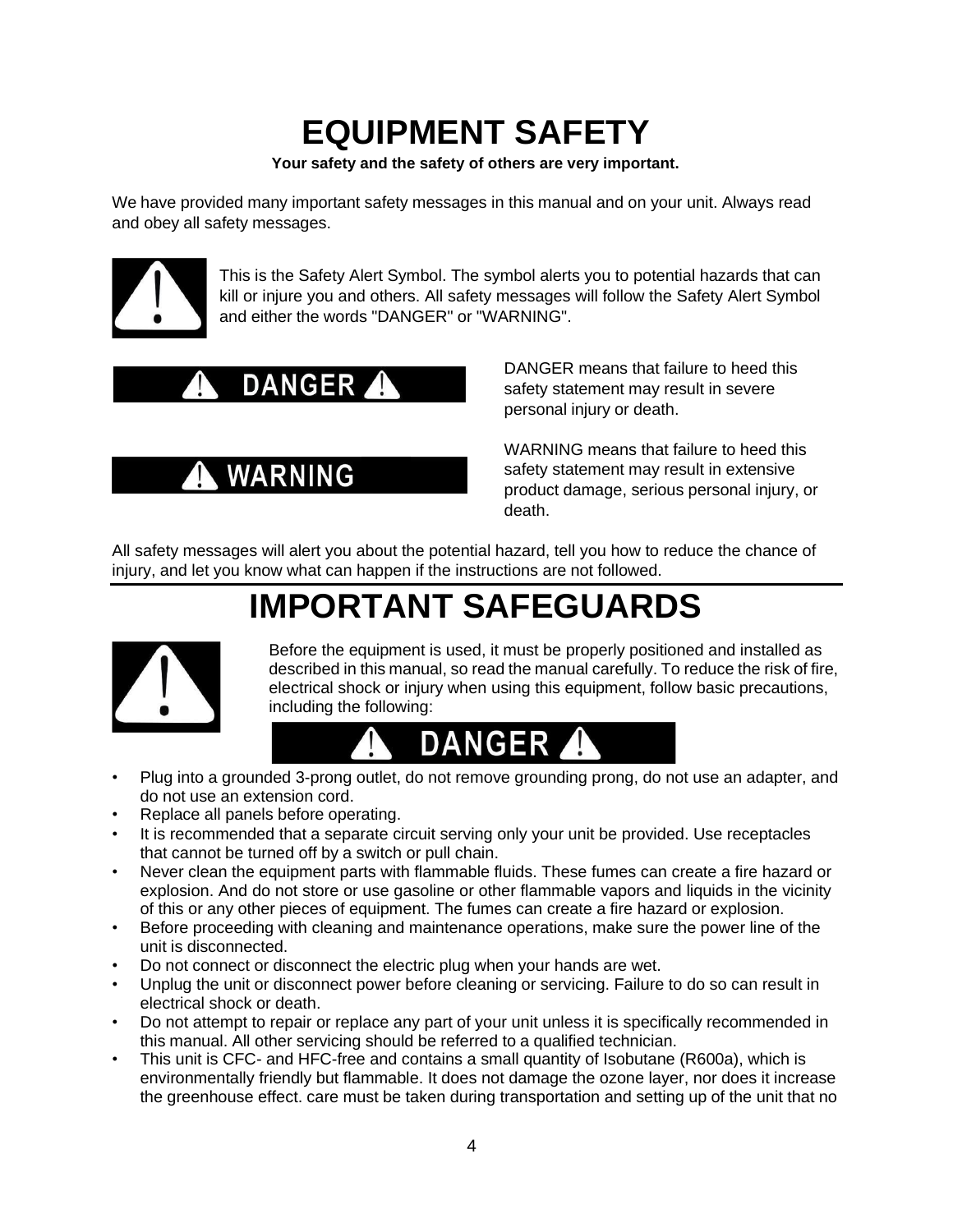parts of the cooling system are damaged. leaking coolant can ignite and may damage the eyes.

- In the event of any damage:
	- o Avoid open flames and anything that creates a spark,
	- o Disconnect from the electrical power line,
	- o Air the room in which the unit isolated for several minutes, and
	- o Contact the Service Department for advice.
- The more coolant there is in a unit, the larger the room it should be installed in. In the event of a leakage, if the unit is in a small room, there is the danger of combustible gases building up. For every ounce of coolant, at least 325 cubic feet of room space is required. The amount of coolant in the unit is stated on the data plate inside the unit. It is hazardous for anyone other than an Authorized Service Person to carry out servicing or repairs to this piece of equipment.
- Take serious care when handling, moving, and using the unit to avoid either damaging the refrigerant tubing or increasing the risk of a leak.
- Replacing component parts and servicing shall be done by factory authorized service personnel so as to minimize the risk of possible ignition due to incorrect parts or improper service.

# WARNING

FOLLOW WARNING CALLOUTS BELOW ONLY WHEN APPLICABLE TO YOUR MODEL

- Use two or more people to move and install **unit**. Failure to do so can result in back or other injury.
- To ensure proper ventilation for your **unit**, the front of the unit must be completely unobstructed. Choose a well-ventilated area with temperatures above 60°F (16°C) and below 90°F (32°C). [For optimal performance, install the unit where the ambient temperature is between 72º and 78ºF (23º-26ºC).] This unit must be installed in an area protected from the elements, such as wind, rain, water spray or drips.
- The unit should not be located next to ovens, grills or other sources of high heat.
- The unit must be installed with all electrical, water and drain connections in accordance with state and local codes. A standard electrical supply (115 V AC only, 60 Hz), properly grounded in accordance with the National Electrical Code and local codes and ordinances, is required.
- Do not kink or pinch the power supply cord of the unit.
- The size of the fuse (or circuit breaker) should be 15 amperes.
- It is important that the equipment be leveled in order to work properly. You may need to make several adjustments to level it.
- All installations must be in accordance with local plumbing code requirements.
- Make certain that the pipes are not pinched, kinked or damaged during installation.
- Check for leaks after connection.
- Never allow children to operate, play with or crawl inside the unit.
- Do not use solvent-based cleaning agents or abrasives on the interior. These cleaners may damage or discolor the interior.
- Use this equipment only for its intended purpose as described in this *Instruction Manual*.
- Keep fingers out of the "pinch point" areas. Clearances between the door and cabinet are necessarily small. Be careful closing the door when children are in the area.

### **DANGER**

#### *Risk of child entrapment!*

Child entrapment and suffocation are not problems of the past. Junked or abandoned appliances are still dangerous, even if they will "just sit in the garage a few days."

*Before discarding your old refrigerator:*

- o *Take off the doors*
- o *Leave the shelves in place so that children may not easily climb inside*

#### *SAVE THESE INSTRUCTIONS*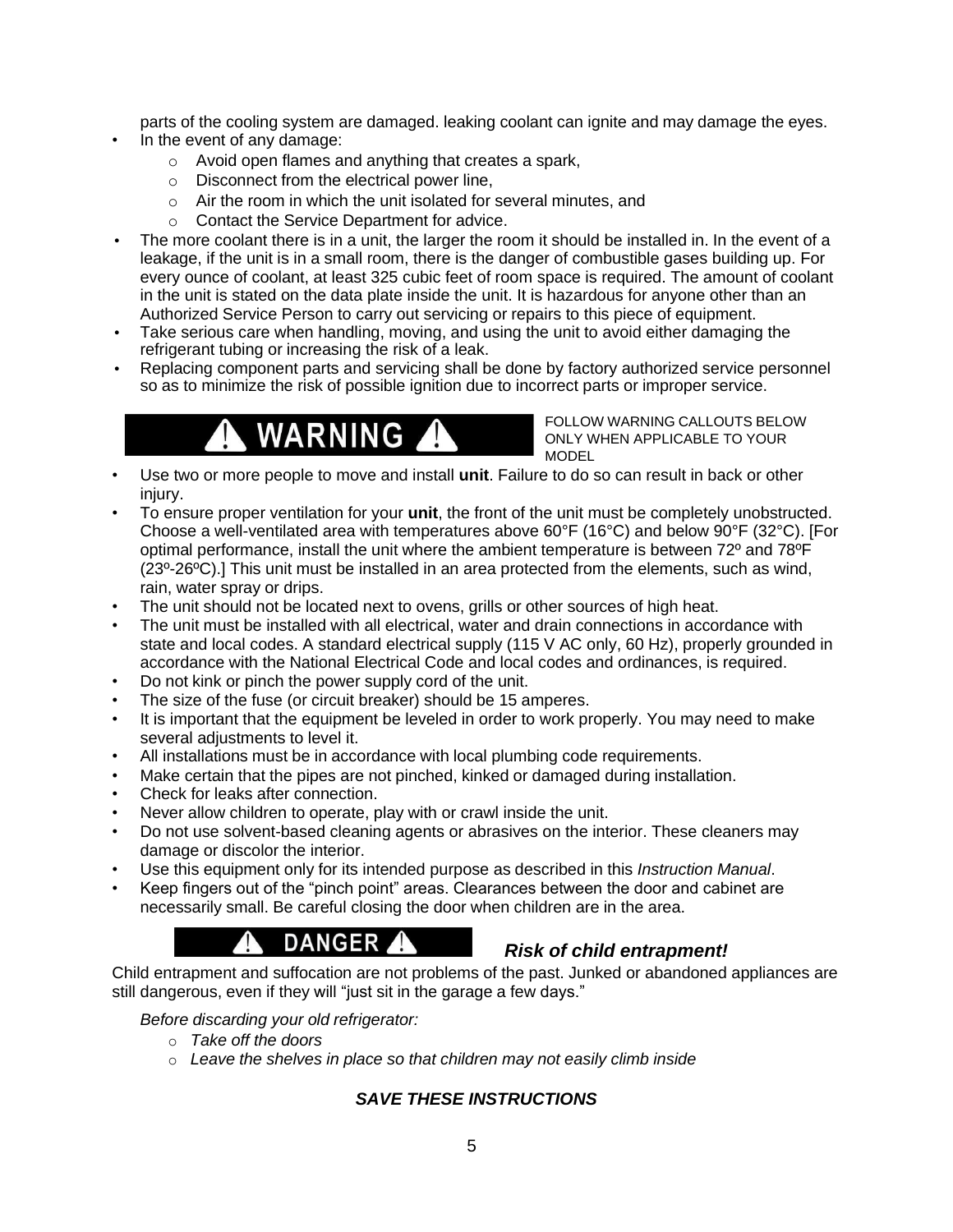# **INSTALLATION INSTRUCTIONS**

#### <span id="page-5-0"></span>**Before using your equipment**

Remove the exterior and interior packing.

*CAUTION: After unpacking you MUST allow this unit to stand upright for at least 2 hours to allow the lubricant and refrigerant to drain back into the compressor and stabilize. Failure to do so may adversely affect performance and the lifetime of this unit.*

Clean the interior surface with lukewarm water, using a soft cloth.

#### <span id="page-5-1"></span>**Installation of your equipment**

- The unit is designed for free-standing installation and for indoor use only.
- Do NOT store or install the unit outdoors.

*CAUTION: This equipment is designed for the storage of breast milk and pumping accessories. We recommend not storing other food or beverages inside.*

- Place the refrigerator on a floor that is strong enough to support it when it is fully loaded. To level the unit, adjust the front leveling legs.
- Allow at least 5 inches (127mm) of space between the back, top, and sides of the unit. This allows the proper air circulation to cool the compressor and condenser for energy saving. Even for recessed or built-in installation (units with "BI" in the model number), it is a must to keep  $\frac{1}{4}$ " (6.35mm) of space on each side, and 2" (51mm) on the top and at the rear. The air vent at the front of the unit must never be covered or blocked in any way.
- NOTE: It is recommended that you do not install the unit near an oven, radiator, or other heatingsource. Direct sunlight may affect the acrylic coating and heat sources may increase electrical consumption. Don't install in a location where the temperature will fall below 60°F (16°C). For best performance, do not install the unit behind a cabinet door or block the base grille.
- Avoid locating the unit in moist areas.
- Plug the unit into an exclusive, properly grounded wall outlet. Do not under any circumstances cut or remove the third (ground) prong from the power cord. Any questions concerning power and/or grounding should be directed toward a certified electrician or an authorized service center.

#### <span id="page-5-2"></span>**Electrical connection**



Improper use of the grounded plug can result in the risk of electrical shock. If the power cordis damaged, have it replaced by a qualified electrician or an authorized service center.

This unit should be properly grounded for your safety. The power cord of this unit is equipped with a three-prong plug which mates with standard three-prong wall outlets to minimize the possibility of electrical shock.

Do not, under any circumstances, cut or remove the third (ground) prong from the power cord supplied. For personal safety, this equipment must be properly grounded.

This unit requires a standard 115/120 Volt AC ~ 60Hz three-prong grounded electrical outlet. Have the wall outlet and circuit checked by a qualified electrician to make sure the outlet is properly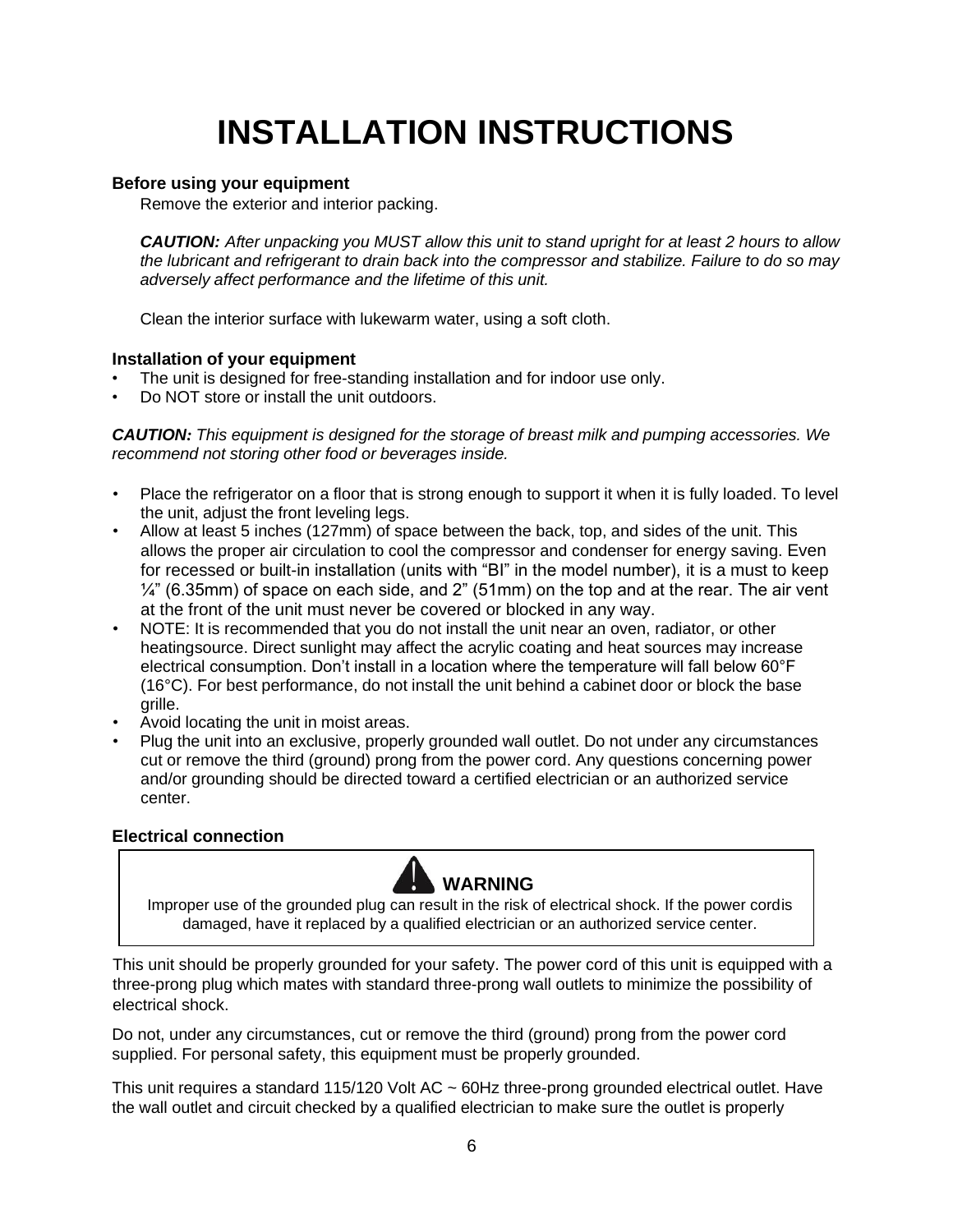grounded. When a standard 2-prong wall outlet is encountered, it is your responsibility and obligation to have it replaced with a properly grounded 3-prong wall outlet.

To prevent accidental injury, the cord should be secured behind the unit and not left exposed or dangling.

The unit should always be plugged into its own individual electrical outlet which has a voltage rating that matches the rating label on the unit. This provides the best performance and also prevents overloading house wiring circuits that could cause a fire hazard from overheating. Never unplug the unit by pulling on the power cord. Always grip the plug firmly and pull straight out from the receptacle. Repair or replace immediately all power cords that have become frayed or otherwise damaged. Do not use a cord that shows cracks or abrasion damage along its length or at either end. When moving the equipment, be careful not to damage the power cord.

#### <span id="page-6-0"></span>**Extension cord**

Because of potential safety hazards under certain conditions, it is strongly recommended that you do not use an extension cord with this equipment. However, if you must use an extension cord it is absolutely necessary that it be a UL/CUL-Listed, 3-wire grounding type equipment extension cord having a grounding type plug and outlet and that the electrical rating of the cord be 115 volts and at least 10 amperes.

#### <span id="page-6-1"></span>**Reversing the door**

Unless ordered with option "LHD," your unit has shipped with a right hand self-closing door swing. If you wish to reverse the door to open from the opposite direction, follow the steps listed below. *NOTE: reversing the door will undo the self-closing function. Doors on units with "DL2B" data logger suffix are not reversible.*

- 1. Carefully lay the unit on its back and remove the two front leveling legs
- 2. Remove the two hex head screws that connect the door hinges to the body on the bottom of the unit
- 3. Remove the two flathead screws that connect the hinge assembly to the bottom of the door
- 4. Remove the white hinge from the square rod
- 5. Slide the door towards the bottom until it is free of the top hinge
- 6. Unscrew the top hinge pin from the unit and reinstall on the left side
- 7. Flip the door so the handle is now on the right side
- 8. Push the door onto the top hinge piece.
- 9. Reinstall the hinge assembly on the left side bottom of the door using the flathead screws
- 10. Push the white hinge onto the square rod at a position of 9 o'clock
- 11. Turn the white hinge clockwise until the holes line up with screws located on the bottom of the unit
- 12. Replace the hex head screws and front leveling legs *Note: once the door has been reversed, the MOMCUBE™ sticker will be upside down. You can remove and reapply to the preferred position. If you would like a replacement sticker, contact our parts department at [parts@summitappliance.com.](mailto:parts@summitappliance.com)*

*CAUTION: After setting the unit upright you MUST allow this* unit *to stand upright for at least 2 hours to allow the lubricant and refrigerant to drain back into the compressor and stabilize. Failure to do so may adversely affect performance and the lifetime of this unit.*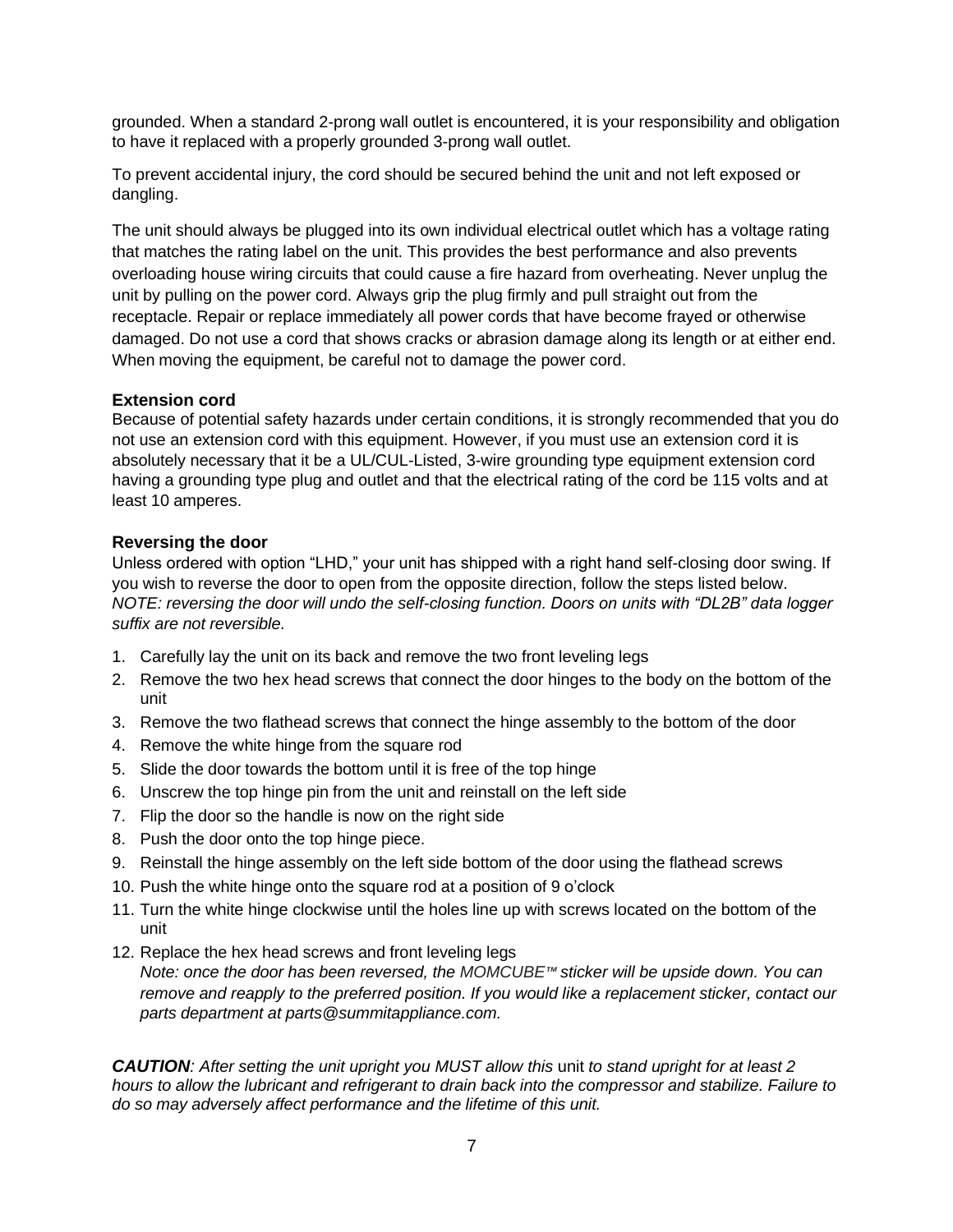### <span id="page-7-0"></span>**LOCATION OF PARTS (MC series)**



- 1. Keyed lock
- 2. Microprocessor control panel
- 3. Reset switch
- 4. Light switch
- 5. Internal light
- 6. Internal fan
- 7. Leveling legs
- 8. Kickplate
- 9. Temperature sensor in glycol bottle
- 10. Dry contacts (located in rear)
- 11. Access port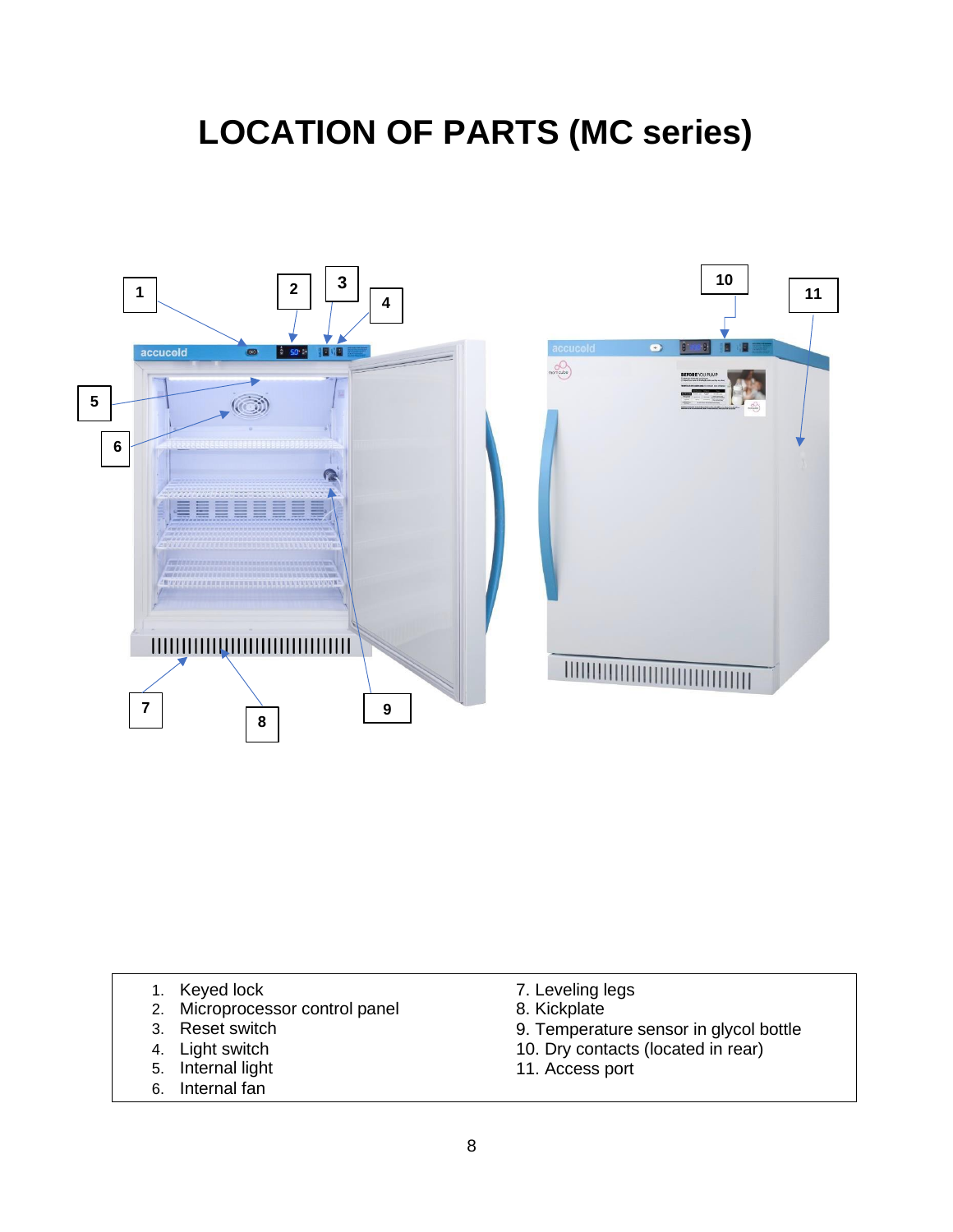### **LOCATION OF PARTS (MCLK series)**



- 1. Keyed lock
- 2. Microprocessor control panel
- 3. Reset switch
- 4. Light switch
- 5. Internal light
- 6. Internal fan
- 7. Locker
- 8. Combination lock
- 9. Leveling legs
- 10. Kickplate
- 11. Temperature sensor in glycol bottle
- 12. Dry contacts (located in rear)
- 13. Access port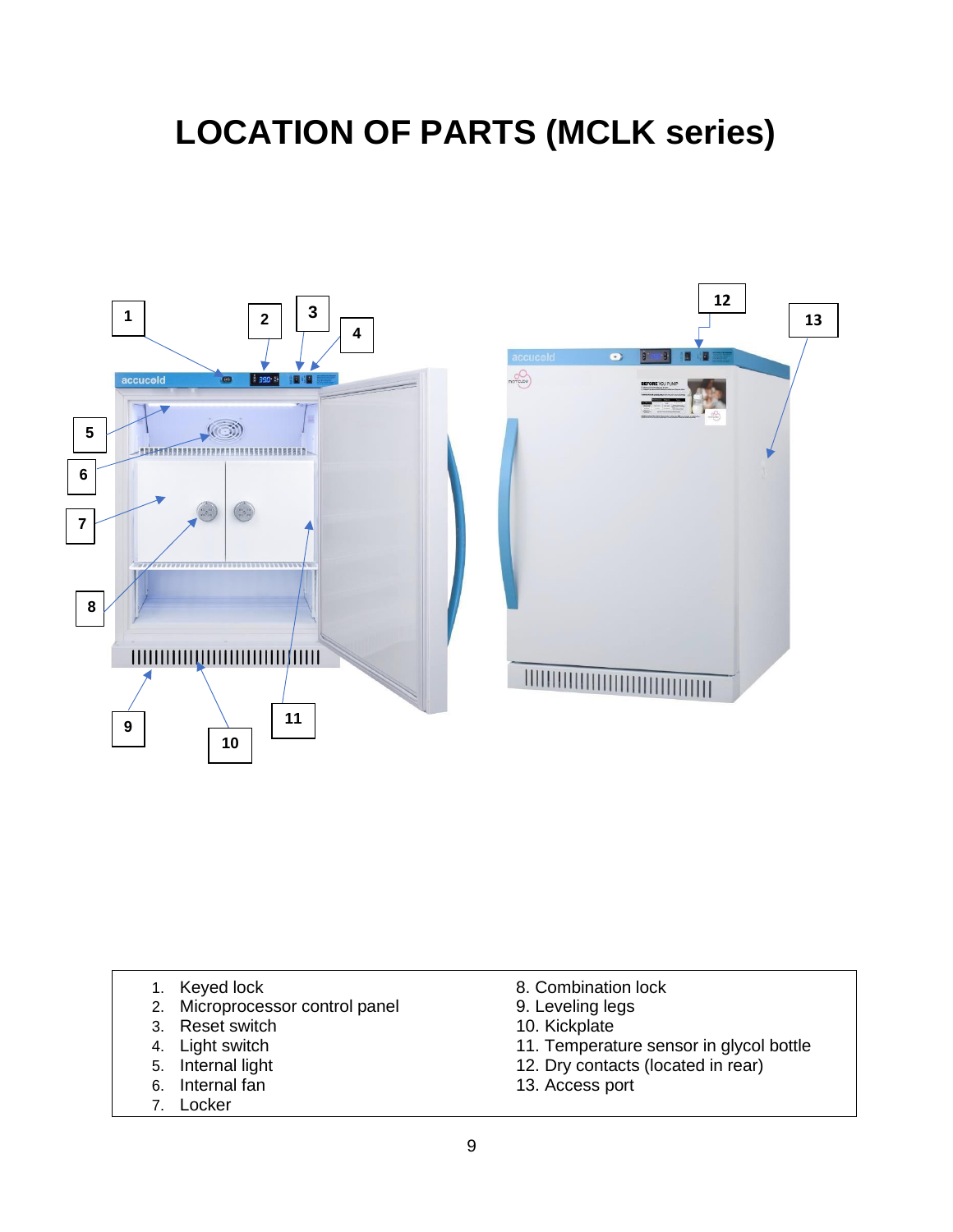# **COMBINATION LOCKER INSTRUCTIONS (MCLK SERIES)**

Several of the MOMCUBE™ models have individual lockers installed for private and secure breast milk storage. The lockers are secured with keyed combination locks, which can be reset for each individual user.

The default combination is set at 0-0-0-0. To reset the combination, follow these steps:

#### **Resetting the combination**

- 1) Make sure the digital wheels are set at the correct code so that the housing turns freely. The cam should be engaged so that the door of the locker cannot open.
- 2) Use a screwdriver or other tool to push and hold the reset button. (Fig. 1) Enter a new combination code using the four numbered wheels on the front of the lock.
- 3) Release the reset button.
- 4) Make sure the housing is able to turn freely at the new setting. The new code is now set.

#### **Locking**

While the lock is in the unlocked position (i.e. the housing can be turned by hand), set the numbered wheels to any random numbers to lock. (Fig. 2)

#### **Unlocking**

Turn the numbered wheels to the correct code for the particular locker.

#### **Using a Key to Unlock**

Use a key to open the locker, if the combination is forgotten.

- 1) Insert the key into the barrel on the front of the lock.
- 2) Turn the key 90 degrees to unlock. If the key is used to unlock, the cam will turn, but the numbered wheels will not rotate.

All MOMCUBE™ refrigerators with interior lockers ship with two master keys, which will unlock any of the combination locks.

**NOTE:** The key for the outer door does not match the key used for the interior locking compartments.

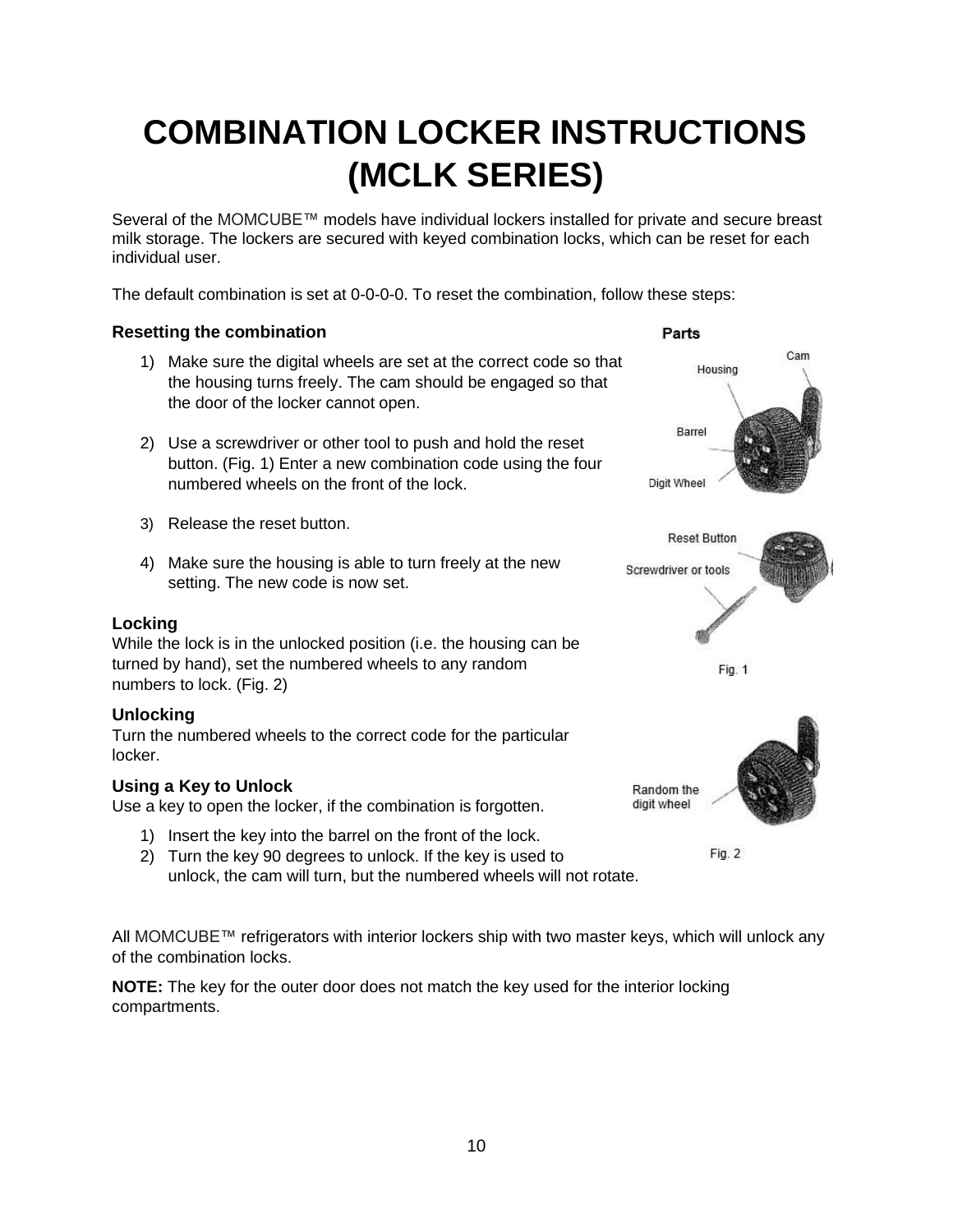# **OPERATION QUICK SETUP GUIDE**

<span id="page-10-0"></span>This section explains how to operate your unit. For more detailed instructions on changing the parameters of the control panel, see page 16.

Once plugged in, the display will show the product temperature inside the refrigerator and the compressor will start to run (an indicator light on the control panel will turn on at the same time).

**Note:** This product utilizes two sensors: Product Sensor (display sensor) and Air Sensor (control sensor).

For maximum performance the refrigerator controls use a separate air sensor. This allows it to rapidly respond to product loading and door openings. You may need to adjust the controller lower than the desired product temperature as the air temperature needs to be lower to pull the product temperature down.

The temperature displayed is product temperature recorded by the product sensor in glycol inside a vial located in refrigerator. As the refrigerator cools to the set point, the number on the display will decrease accordingly. The product vial will take longer to cool than the air in the refrigerator.

If power is cut off, wait for at least 5 minutes before plugging the unit in again to avoid damaging the compressor.

#### **CONTROL PANEL**



#### **Adjusting the Operating Temperature**

To change the set point, press the **SET** key and the set-point temperature will be displayed. To change the set point, within 10 seconds, press the up or down arrow key until the desired temperature is displayed. The new set point will be memorized when you push the **SET** key again.

Models are factory set to temperatures of 33°F to 40°F. Adjust the temperature up or down to achieve your desired product temperature the displayed temperature.

#### <span id="page-10-1"></span>**High/Low Temperature Alarm**

If the temperature in your refrigerator drops below the air low alarm set point of 32°F, an alarm will sound. The front panel display will flash **LO** and the current temperature will be displayed alternately. Also, if the temperature rises above the high air alarm set point of 41°F an alarm will sound. The front panel display will flash **HI** and the current temperature will be displayed alternately**.** if the temperature rises above the high product alarm setpoint an alarm will sound. The front panel display will flash **H2** and the current temperature will be displayed alternately**.** There could be a number of reasons for this which should be investigated immediately. The refrigerator should be monitored to check that it is returning to the correct temperature. Set the alarms values to meet your requirements in the parameter set-up and settings.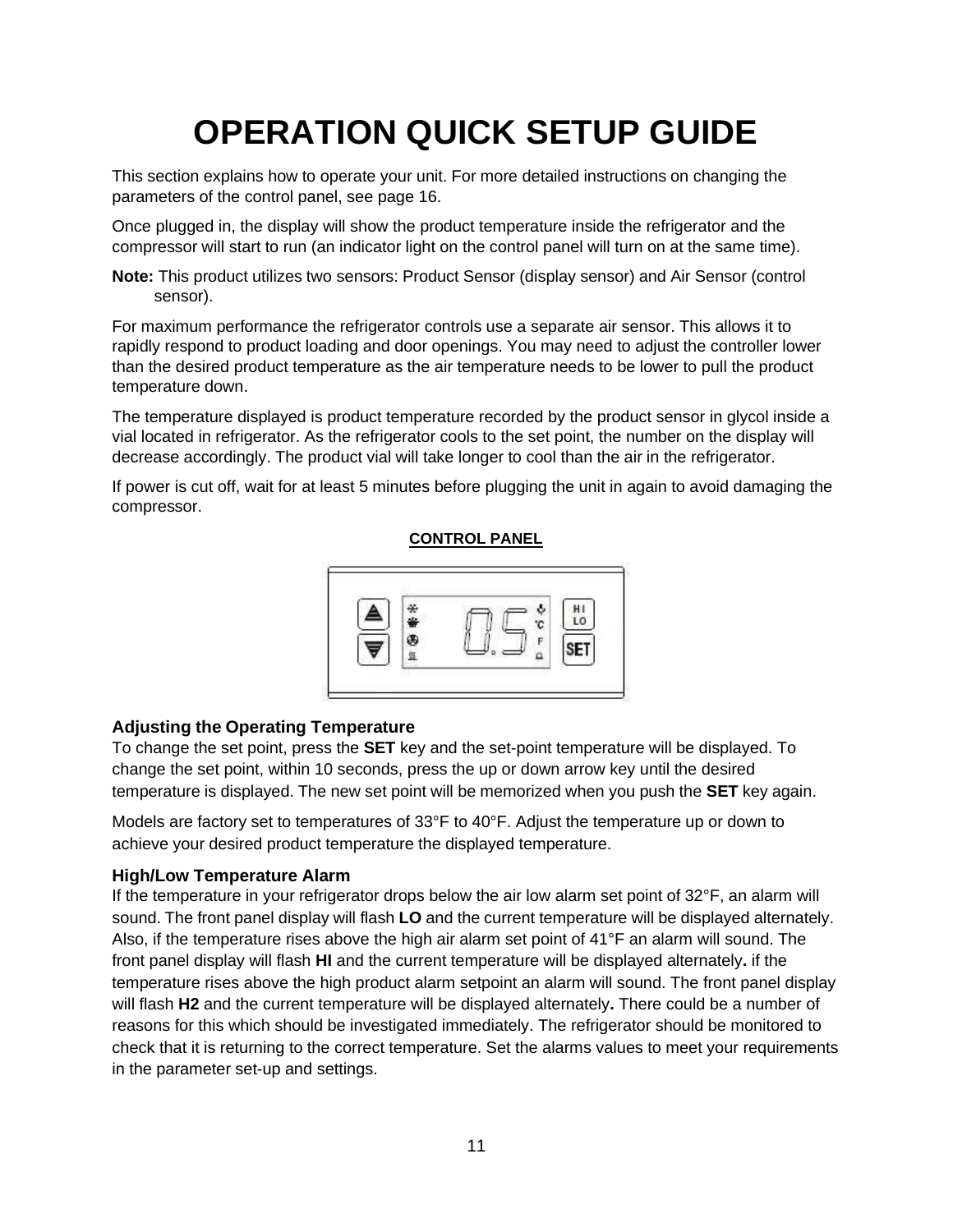#### <span id="page-11-0"></span>**Power Failure Alarm**

After plugging in the equipment, move the "Reset Switch" located at the front of the unit to the down position. When electrical power to the equipment is lost, an alarm will sound, and it will silence when the power is restored. Note the alarm is battery-powered and has a limited time to alarm.

#### **Min/Max Temperature Recording**

Once connected to the power supply, your unit records the maximum high and minimum low temperatures reached inside the cabinet. The display will show the last HI and LO temperatures recorded until the refrigerator is reset.

To display the HI reading, press and release the **HI/LO** button. To display the LO reading, press and release the **HI/LO** button again.

#### **To Reset the Min/Max Temperature Recording**

Hold the **HI/LO** button for 6 seconds. To confirm the operation, the display starts blinking and the buzzer sounds. After 5 seconds, the normal display will be restored.

#### <span id="page-11-1"></span>**Changing the Temperature Display**

This unit ships with the temperature being displayed in Fahrenheit. If you prefer the display in Celsius, you will need to enter your password and adjust the parameters. Press and hold the "Set" button until it flashes "Pas," then enter the password (factory default is "15") using the up and down arrows. Once you enter the password, press "Set" about 25 times until "CF" displays, then press the down arrow until the control displays "ºC", then press "Set." Wait 6 seconds and the setting will be recorded, with your unit resuming normal operation.

#### <span id="page-11-2"></span>**Interior Light**

Your unit includes an LED light that will automatically illuminate when the door is opened. If you would like to keep the light on when the door is closed, push the switch to the "on" position.

#### <span id="page-11-3"></span>**Door Alarm**

If the door of the refrigerator is left open for more than 3 minutes, an audible alarm will sound. The alarm will be turned off automatically when the door is closed.

#### <span id="page-11-4"></span>**Remote Alarm**

The electronic controller is equipped with dry contacts for alarm forwarding to an external remote alarm system (terminal block on the back of the refrigerator).

<span id="page-11-5"></span>

| <b>ALARM TYPE</b>                          | <b>DISPLAY FLASH</b>        |
|--------------------------------------------|-----------------------------|
| Air temperature high alarm                 | HI delay alarm              |
| Air temperature low alarm                  | LO delay alarm              |
| Air temperature sensor short circuited     | 1H in time alarm            |
| Air temperature sensor open circuited      | 1L in time alarm            |
| Product temperature sensor short circuited | 2H in time alarm            |
| Air temperature sensor open circuited      | 2L in time alarm            |
| Product temperature high temp alarm        | H <sub>2</sub> delay alarm  |
| Product temperature low temp alarm         | L2 delay alarm              |
| Electric supply off alarm                  | EEL flash and alarm in time |
| Door open delay alarm                      | Dr flash and delay alarm    |

#### **Summary of Alarm Types**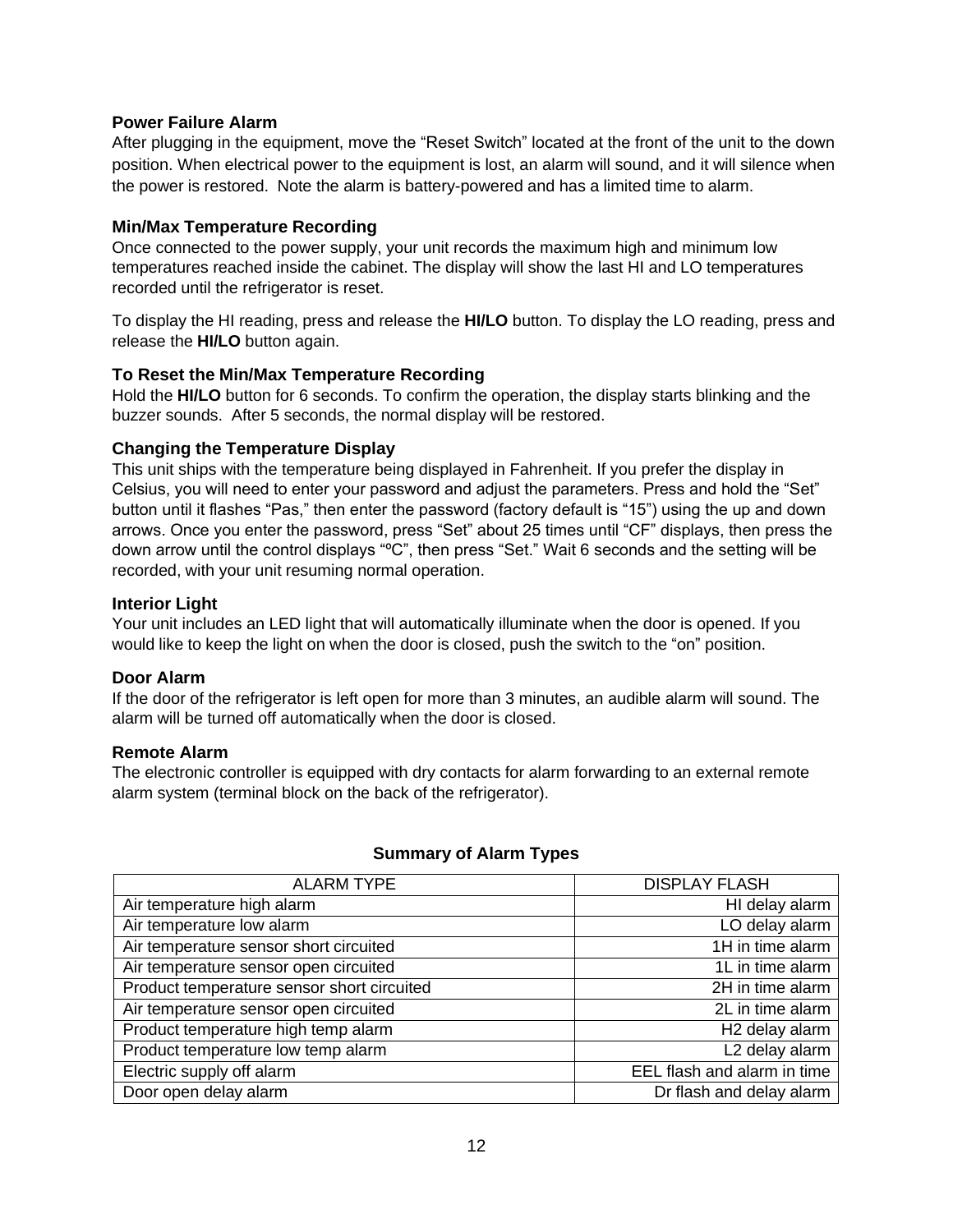# **STORAGE OF ARTICLES**

- <span id="page-12-0"></span>• At maximum loading level, the content should not block the refrigerator's air flow or be loaded above the load line.
- For units with interior lockers (MCLK series), breast milk should only be stored inside the locking compartments. Water bottles or other non-perishable items can be kept on the top and bottom shelves, but these spaces may not maintain the same level of temperature uniformity.
- Leave space around the contents to allow a smooth flow of cold air inside the cabinet. To prevent freezing, be sure the articles do not touch the back of the interior cabinet.
- Store articles away from the inner fan.
- <span id="page-12-1"></span>• Shelves can be adjusted to allow proper airflow around the products being stored.

# **CLEANING AND MAINTENANCE**

Before cleaning, it is essential that you unplug the refrigerator from the power line and transfer the contents where they can be stored and monitored at the correct temperatures.

- Wash the inner compartment with warm water and neutral detergent. DO NOT allow the control panel, cables or plug to get wet. NEVER use corrosive detergents, wire brushes, or abrasive scourers to clean your refrigerator. NEVER use metal or sharp implements to remove debris.
- Dry all surfaces thoroughly.
- To ensure trouble-free operation, the condenser should be cleaned every three months where appropriate using a vacuum hose. The condenser is located at the back of the cabinet. In exceptionally dusty locations, the condenser should be cleaned more often.

When transporting the unit, try to keep it vertical with angle of inclination between sides of the refrigerator and the horizontal plane not less than 50°. Otherwise the compressor may be affected, disrupting normal operation of the refrigerator.

# **TROUBLESHOOTING**

<span id="page-12-2"></span>You can solve many common problems easily, saving you the cost of a possible service call. Try the suggestions below to see if you can solve the problem before calling the servicer.

| <b>Problems</b>                                                        | Possible causes                             | <b>Remedy</b>                                                                                                                                                                    |
|------------------------------------------------------------------------|---------------------------------------------|----------------------------------------------------------------------------------------------------------------------------------------------------------------------------------|
| The unit does not operate                                              | Bad connection of plug or burnt out<br>fuse | Unplug the power cord<br>and re-connect the plug to<br>power supply or replace<br>with a new fuse                                                                                |
| Abnormal operation of<br>the compressor or there<br>is a buzzing sound | The power voltage is out of rated<br>range  | Disconnect the power<br>supply immediately and<br>reconnect with it after<br>normal voltage. It is<br>necessary to have a<br>voltage stabilizer in case<br>of poor power supply. |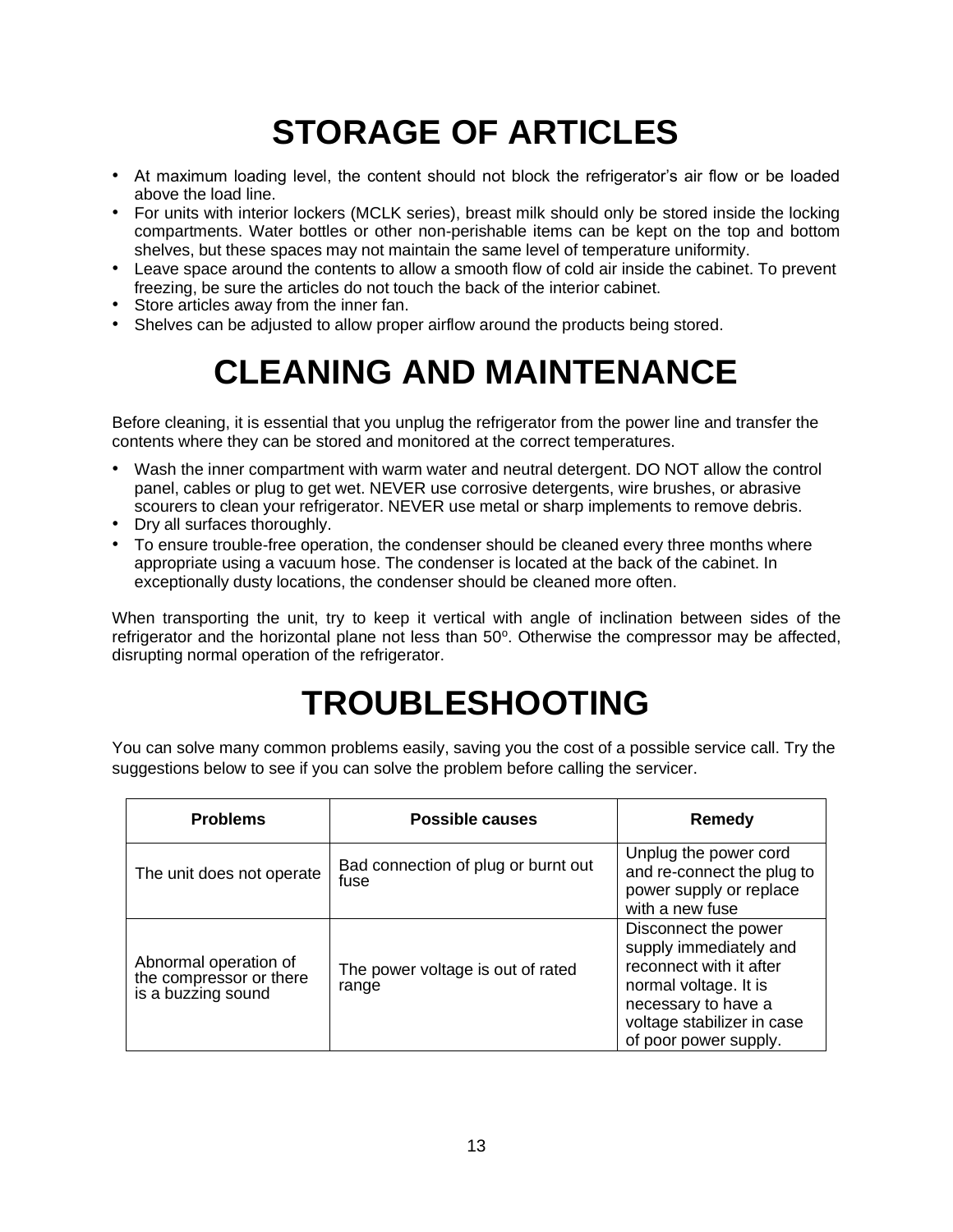| Compressor operates for<br>a long time and no frost<br>on the surface of the<br>evaporator                    | Refrigeration system is at fault<br>(leakage or blocked)                     | Call for service                                                                  |  |
|---------------------------------------------------------------------------------------------------------------|------------------------------------------------------------------------------|-----------------------------------------------------------------------------------|--|
| There is frost or ice on<br>the walls of the inner                                                            | Thermostat does not work                                                     | Call for service                                                                  |  |
| cabinet and internal<br>temperature is too low,<br>the compressor never                                       | The temperature setting of the<br>thermostat is too low.                     | Adjust to a higher<br>temperature                                                 |  |
| The internal temperature<br>is too high, and the<br>compressor never stops<br>operating.                      | Bad heat dissipation and ventilation<br>of condenser                         | Improve ventilation                                                               |  |
|                                                                                                               | Too many warm items were put in at<br>one time                               | Remove some goods so<br>air can circulate                                         |  |
|                                                                                                               | Door is being opened too frequently<br>during initial cool down              | Permit the unit to cool<br>down adequately, prevent<br>product access during this |  |
|                                                                                                               | The unit is not level                                                        | Adjust the adjustable legs                                                        |  |
| Too noisy                                                                                                     | The fastener of the unit is loose                                            | Tighten the loose fastener                                                        |  |
|                                                                                                               | Pipe near the compressor are<br>touching                                     | Carefully separate the<br>touching pipes                                          |  |
| The side of unit is hot                                                                                       | The condenser in the side wall gives<br>out heat as part of normal operation | Nothing to worry about.                                                           |  |
| Sometimes a light sound<br>of water flowing will be<br>heard                                                  | Refrigerant flowing inside the pipe.                                         | Nothing to worry about.                                                           |  |
| The display shows "So"<br>and compressor does not<br>run                                                      | The temperature sensor is open<br>circuit                                    | Call for service                                                                  |  |
| The display shows "SC"<br>and compressor does not<br>run                                                      | The temperature sensor is short<br>circuited.                                | Call for service                                                                  |  |
| The display shows "HH"<br>and compressor does not<br>run                                                      | The ambient temperature is above<br>40°C/104°F                               | Stop using immediately                                                            |  |
| The display shows "LL"<br>The ambient temperature is below -<br>and compressor does not<br>40°C/-40°F.<br>run |                                                                              | Stop using immediately                                                            |  |

### If you continue to experience issues, contact Accucold's technical support department at **718-893-3900.**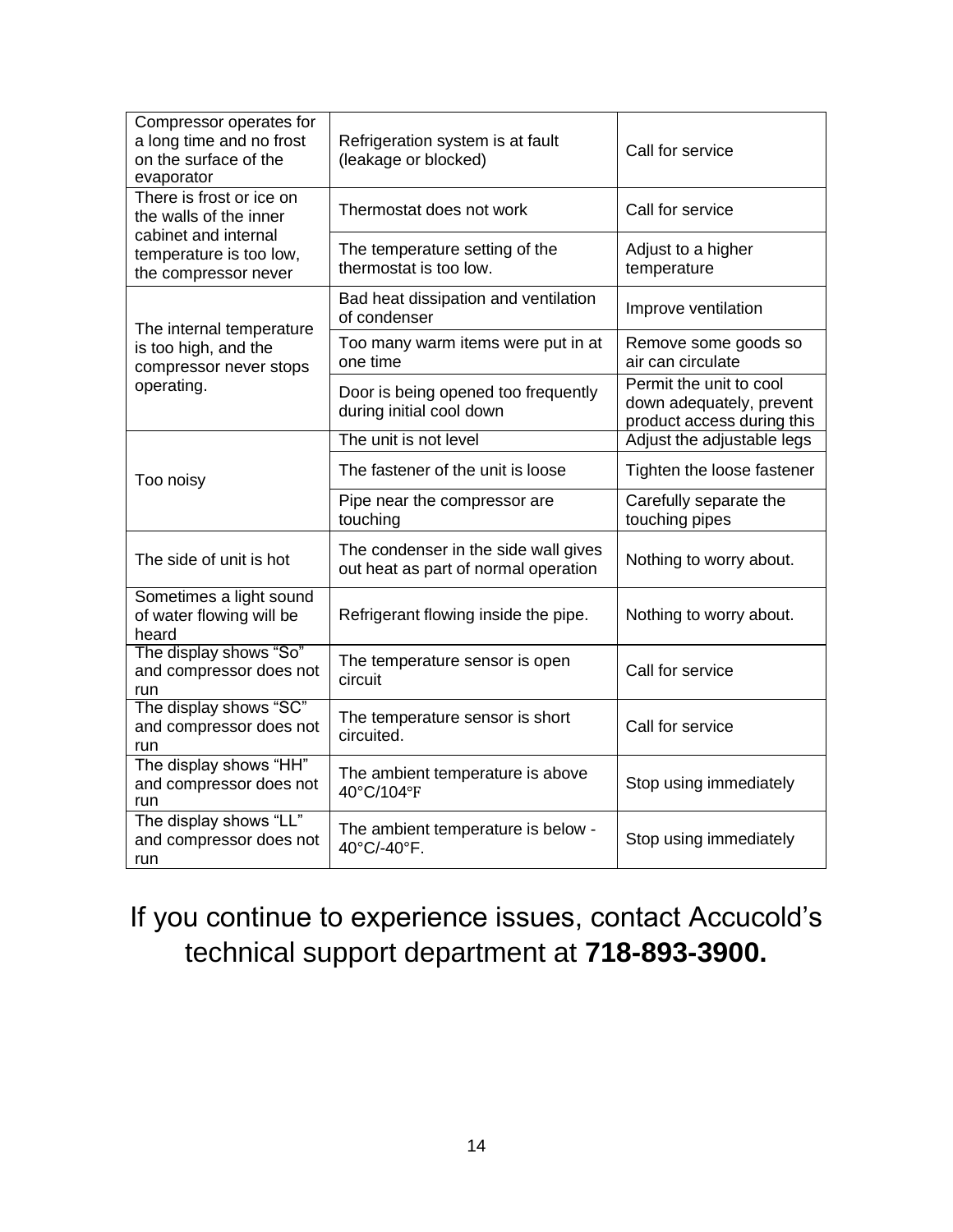### <span id="page-14-0"></span>**DETAILED TEMPERATURE CONTROLLER GUIDE**

**(For qualified personnel only)**



#### **Front Panel Operation**

1. Set temperature (compressor's top temperature) adjustment:

Press the **SET** button, the set temperature is displayed, then press the UP or DOWN arrow to store and memorize. Press the **SET** button to exit the adjustment status and display the product temperature. If no more buttons are pressed within 6 seconds, the refrigerator product temperature will be displayed.

(Set temperature adjustment range: Parameter  $E1 \sim E2$ )

#### 2. Manually start/stop defrosting:

Press **HI/LO** button, then press **SET** button and hold for 6 seconds to enter defrost status or to stop defrost.

3. Display the sensor temperature (C13):

Press the **DOWN** arrow, the product temperature (or cabinet temperature) will flash display. After 6 seconds, will resume normal display.

4. Refrigeration LED:

During refrigeration the cooling snowflake LED is on. When temperature is constant, the LED is off.

5. Defrost LED:

During defrosting (if activated), the defrost LED is on. During the delay after defrosting, the LED flashes.

#### 6. **Parameter set-up and settings (for all settings other than temperature setpoint):**

Press **SET** button and hold for 6 seconds to enter the parameter setting (flash and display PAS). After entering the correct password (factory default is 15), press **SET** and the display will show E1, E2, …~do3 PAS in sequence. Press the **UP** or **DOWN** arrow and the value of the parameter will be displayed and can be modified and stored. If no other buttons are pressed within 6 seconds, it will exit, and the new value will be stored. NOTE: Only when in the inner parameter menu (display PAS) and the correct password is entered can the parameter value be adjusted. If the wrong password is entered, the parameter modification will be exited, although the set temperature adjustment is still active. If you forget the password, you will need to resume the factory default settings.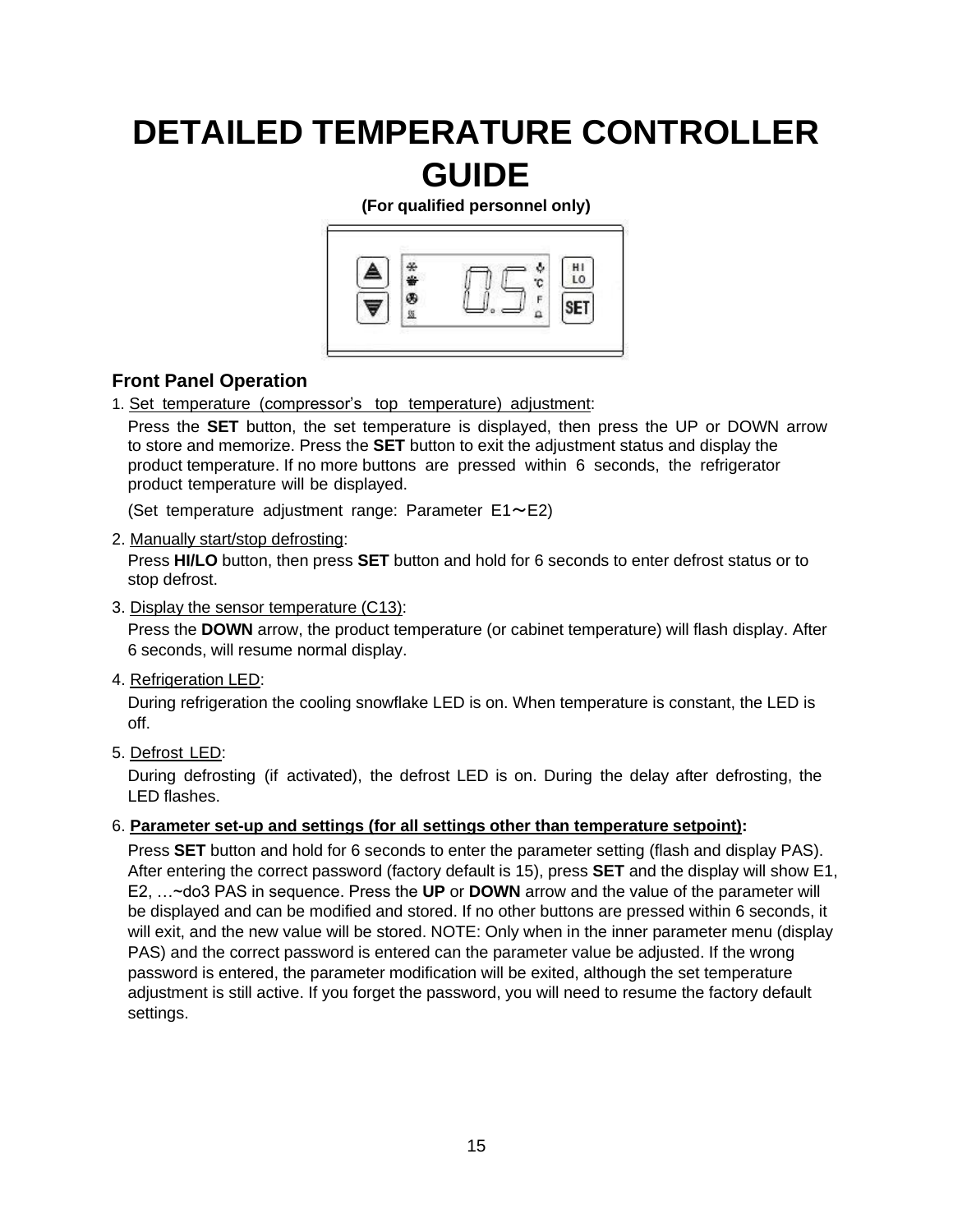To change any other parameters in the "Factory Settings" enter the Password and then press the "Set" button until the desired Parameter is displayed, then press the up or down arrow until the desired setting is displayed then press the "Set" key again. Wait 6 seconds and it will be set and the unit will go back to normal operation

#### 7. Recording the highest and lowest temperature:

Once turned on and after the C5 delay, the unit will start to record the highest and lowest temperature; the record will be refreshed at any time. The values will be kept in memory even after the power is turned off. Press the HI/LO button to see the highest temperature recorded. Press it again to see the lowest temperature. Holding the HI/LO button for 6 seconds will cause the display to flash and a buzzer to sound; the previous highest and lowest temperature readings will be cleared, and a new record will begin. (Highest and lowest temperature recording instructions: When parameter F4=0, the unit can record highest and lowest temperature at any time. When F4=1,2,3, during defrost and delay locking 20 minutes, highest and lowest temperatures are not recorded. During air sensor failure, highest and lowest temperatures are not recorded.) When set C13=00, the temperature in the liquid bottle is recorded; when set C13=01, the temperature of the air in the cabinet is recorded. The product temperature corresponds to the temperature of the liquid in the bottle.

#### 8. Factory default resumption:

Press and hold the DOWN arrow; at the same time, press the UP arrow and hold for 6 seconds. The display will flash and show 888. At this time, all parameters will resume factory default values. After 6 seconds, normal operational mode will return.

#### 9. To check or change the password:

Enter the inner parameter menu (PAS display) and enter the correct password. After entering the inner parameter PAS, press the UP or DOWN arrow to display and change the password, then press HI/LO to confirm and store the new password.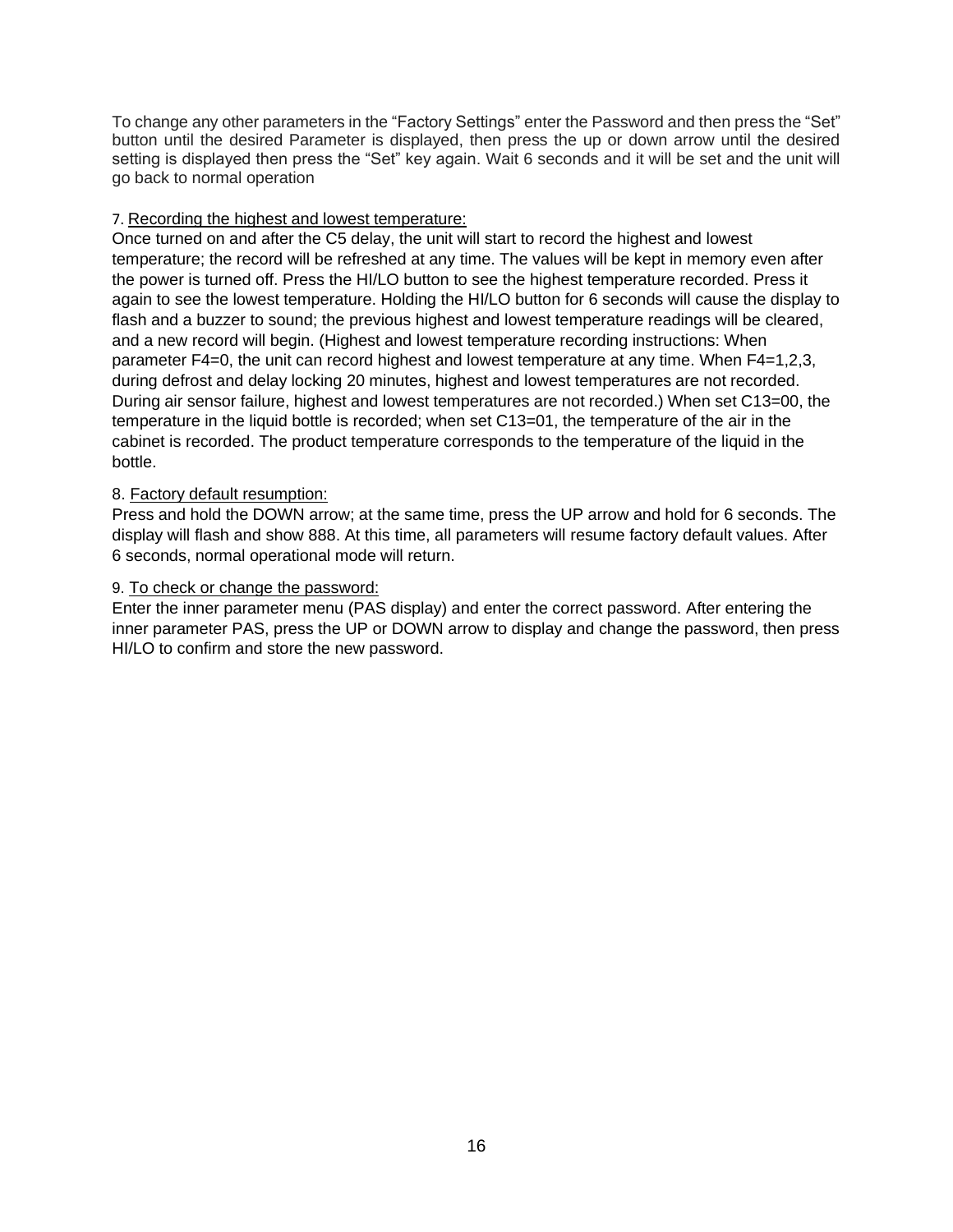| <b>Parameter</b> | <b>Function</b>              | <b>Set Range</b>                                                                                                                        | <b>Default</b>                                                                                                                                   | <b>Parameter</b>       | <b>Function</b>                                             | <b>Set Range</b>                                                               | <b>Default</b>                |
|------------------|------------------------------|-----------------------------------------------------------------------------------------------------------------------------------------|--------------------------------------------------------------------------------------------------------------------------------------------------|------------------------|-------------------------------------------------------------|--------------------------------------------------------------------------------|-------------------------------|
| Set              | Setpoint                     | 38°F                                                                                                                                    | 3.3°C/38.0°F                                                                                                                                     | C <sub>3H</sub>        | Product Temp.<br>High Temp.<br>Alarm                        | $-19.9 - 20.0$ °C / -<br>$3.8 - 68.0$ °F                                       | $5.0^{\circ}$ C /<br>41.0°F   |
| <b>PAS</b>       | Password                     | $00 - 99$                                                                                                                               | 15                                                                                                                                               | C <sub>3</sub> L       | Product Temp.<br>Low Temp.<br>Alarm                         | $-19.9 - 20.0$ °C / -<br>$3.8 - 68.0$ °F                                       | $0^{\circ}$ C /<br>32.0°F     |
| E <sub>1</sub>   | Lowest set<br>point limit    | $-19.9^{\circ}$ C / $3.8^{\circ}$ F<br>$\sim$ set temp.                                                                                 | $2.0^{\circ}$ C /                                                                                                                                | C4                     | <b>Hysteresis</b><br>Alarm                                  | $0.1 - 20.0$ °C/<br>$1.8 - 36.0$ °F                                            | $0.1^{\circ}$ C/<br>$0.18$ °F |
| E <sub>2</sub>   | Higher set<br>point limit    | 20.0°C / 68.0°F<br>~set temp.                                                                                                           | 10.0°C / 50°F                                                                                                                                    | C5                     | Start-up Temp.<br>Alarm delay                               | 00~99 min                                                                      | 30 min                        |
| E <sub>3</sub>   | Temp.<br>Hysteresis          | $0.1 - 20.0$ °C/<br>$0.2 - 36.0$ °F                                                                                                     | $2.0^{\circ}$ C / $3.6^{\circ}$ F                                                                                                                | C6                     | Temp. Alarm<br>Delay                                        | 00~99 min                                                                      | 3 min                         |
| E40              | Turning On<br>delay time     | $00 - 10$ min.                                                                                                                          | 3 min.                                                                                                                                           | C7                     | Power Off<br>relay Alarm                                    | 00=do not alarm /<br>$01 =$ alarm                                              | 01                            |
| E41              | Comp. start<br>delay time    | $00 - 10$ min.                                                                                                                          | 3 min.                                                                                                                                           | C8                     | Alarm relay<br>close after,<br>muffle alarm<br>relay switch | 00=open / 01=close                                                             | $00\,$                        |
| E <sub>5</sub>   | Offset on Air<br>Temperature | $-10.0 - 10.0$ °C / -<br>18.0~18.0°F                                                                                                    | $1.0^{\circ}$ C / $1.8^{\circ}$ F<br>For 1 and 3 cu. Ft.<br>models<br>$2.0^{\circ}$ C / $3.6^{\circ}$ F<br>For 6, 8, 12 and 15 cu.<br>Ft. models | C9                     | <b>Restart time</b><br>after buzzer<br>mute                 | 00=do not start / 01<br>~30 min=restart time                                   | $10$ min                      |
| E6               | Offset on<br>Product Temp.   | $-10.0 - 10.0$ °C / -<br>18.0~18.0°F                                                                                                    | $0.0^{\circ}$ C / 32 $^{\circ}$ F                                                                                                                | C10                    | Comp. Force<br>stop time                                    | 01~99 min                                                                      | 99 min                        |
| F <sub>0</sub>   | Defrost Type                 | 00=defrost by<br>turning of comp.                                                                                                       | 00                                                                                                                                               | C <sub>11</sub>        | Comp. Force<br><b>Running Time</b>                          | 00=comp. Stop / 01-<br>99min=starting time                                     | $0 \text{ min}$               |
| F <sub>1</sub>   | Max defrost<br>duration      | $01 - 60$ min.                                                                                                                          | 20 min.                                                                                                                                          | C <sub>12</sub>        | Alarm Output<br>Type                                        | 00=contact actuation<br>when alarm /<br>01=contact<br>disconnect when<br>alarm | 01                            |
| F <sub>2</sub>   | Display during<br>defrost    | 00~24 hr.                                                                                                                               | 00                                                                                                                                               | C <sub>13</sub>        | Normal State<br>temp. display<br>type                       | 00=liquid bottle temp<br>/01=cabinet air<br>temp.                              | $00\,$                        |
| F4               | Display during<br>defrost    | 00= closed room<br>temp. display<br>normally /<br>01=last value<br>before defrost /<br>$02 = fixed$<br>display / 03=<br>display defrost | 00                                                                                                                                               | $\mathsf{C}\mathsf{F}$ | Temperature<br>Unit                                         | °C=Celsius /<br>°F=Fahrenheit                                                  | °C                            |
| C <sub>1</sub>   | High Temp Air<br>Alarm       | $C2 - 20.0$ °C /<br>68.0°F                                                                                                              | $5.0^{\circ}$ C / 41.0 $^{\circ}$ F                                                                                                              | do1                    |                                                             | 00=do not alarm /<br>01=99 min=delayed<br>alarm                                | 02 min                        |
| C <sub>2</sub>   | Low Temp Air<br>Alarm        | $-19.9^{\circ}C/$<br>3.8°F~C1                                                                                                           | 0°C / 32.0°F                                                                                                                                     | do2                    | Comp. status<br>when door<br>open                           | 0=stop / 01=original<br>status                                                 | 0 <sub>1</sub>                |
|                  |                              |                                                                                                                                         |                                                                                                                                                  | do3                    | Light status<br>when door<br>open                           | 00=start /<br>01=original status                                               | 0 <sub>1</sub>                |

|  | <b>Table of Parameters and Factory Settings</b> |  |  |
|--|-------------------------------------------------|--|--|
|--|-------------------------------------------------|--|--|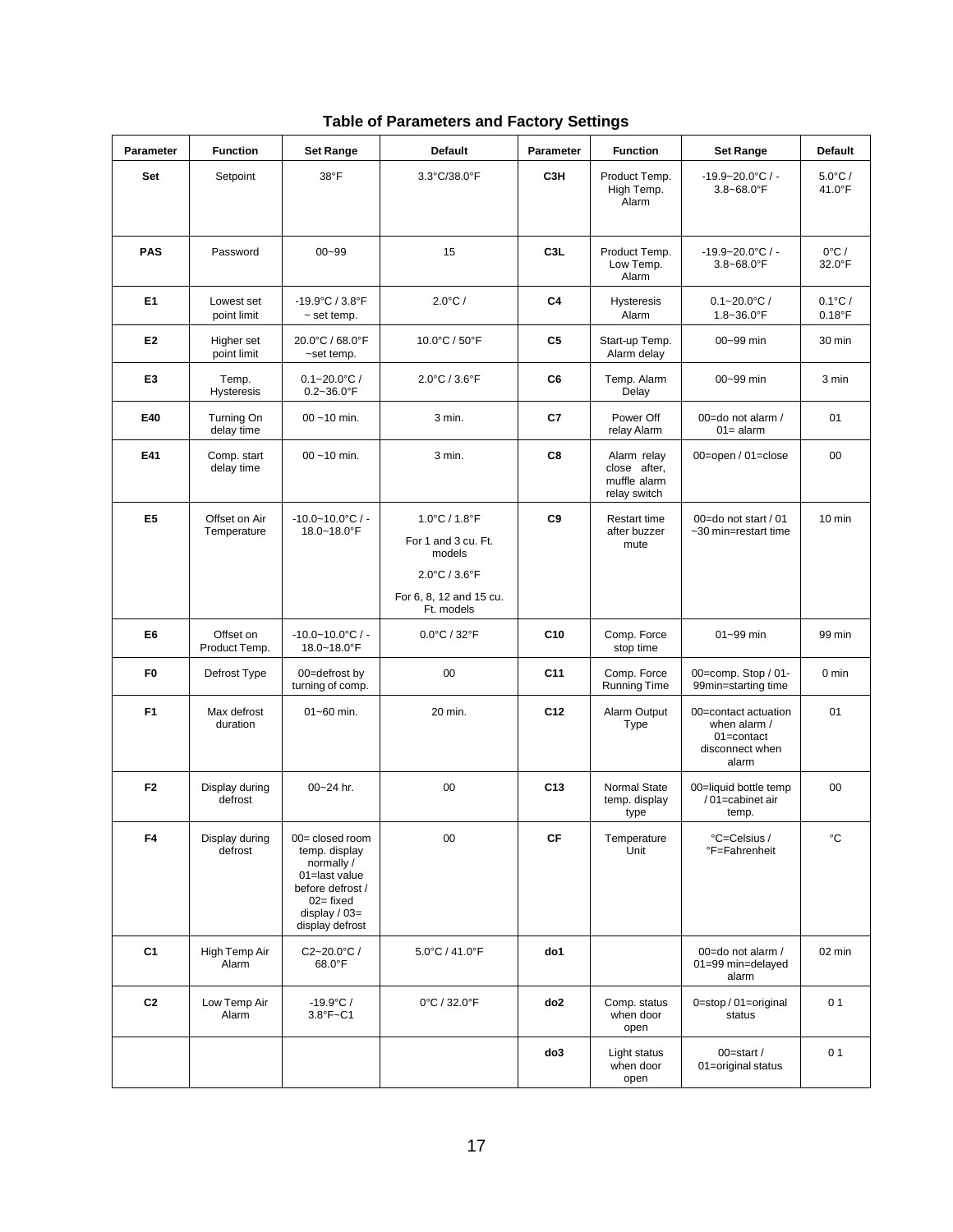### **FUNCTION DETAILS**

#### **Temperature Control**

<span id="page-17-0"></span>After turning on the unit and reaching the delay time (parameter E40), the compressor starts operating when the cabinet temperature is higher than (set temperature + hysteresis) and will be off when the cabinet temperature is lower than the set point temperature.

To protect the compressor, it cannot be re-started unless the time after the compressor stops is longer than the delay time (Parameter E41).

#### <span id="page-17-1"></span>**Defrost Control**

After running for a defrost interval set time (parameter F2), the unit will enter defrost and the compressor stops. When the defrost duration time (parameter F1) ends, it will exit defrost status. After a defrost period ends, there will be 2 minutes of dripping time before the unit can enter refrigeration status.

- $\triangleright$  When defrost interval F2 is set to "00", the automatic defrost by turning off compressor will be cancelled.
- ➢ When setting parameter F4 is set to "0", the temperature will be displayed normally during defrost.
- $\triangleright$  When setting parameter F4 is set to "1", the cabinet temperature is locked during defrost, and the last value before defrost is displayed. When defrost ends, normal display will resume after temperature display 20 minutes delay (or cabinet temperature lower than the set temperature). The defrost LED flashes during delay.
- $\triangleright$  When setting parameter F4 is set to "2", the set temperature will be displayed during defrost.
- $\triangleright$  When defrost ends, normal display will be resumed after 20 minutes delay (or cabinet temperature lower than the set temperature). The defrost LED flashes during delay.
- $\triangleright$  When setting parameter F4 is set to "3", dEF will be displayed during defrost. When defrost ends, normal display will be resumed after 20 minutes delay display dEF (or cabinet temperature lower than the set temperature). The defrost LED flashes during delay.

#### <span id="page-17-2"></span>**Alarm Control**

After turning on for the first time, the unit will need to reach the C5 delay time setting, then the high/low temperature alarm function can be triggered (C1, C2, C3). After passing C5 delay, when the cabinet temperature is abnormal (for example higher than the temperature alarm C1 or lower than temperature alarm C2) and duration more than alarm delay time C6, the unit will enter alarm status, alarm start. When high temperature alarm alternate display H1 and cabinet air temperature, the compressor starts to run. When low temperature alarm, will alternate display L0 and cabinet temperature, the compressor stops. When cabinet temperature is higher than the (low temperature alarm value C2 + alarm hysteresis C4), the low temperature alarm ends. When cabinet temperature is lower than (high temperature alarm value C1 –alarm hysteresis C4), the high temperature alarm ends.

When the product sensor temperature is greater than or equal to the product temperature high temperature alarm value C3 and duration more than alarm delay time C6, unit enters alarm status, and starts the alarm, alternate display H2 and cabinet temperature. When the product sensor temperature is less than or equal to the (high temperature alarm value C3 – alarm hysteresis C4), it will end the high temperature alarm.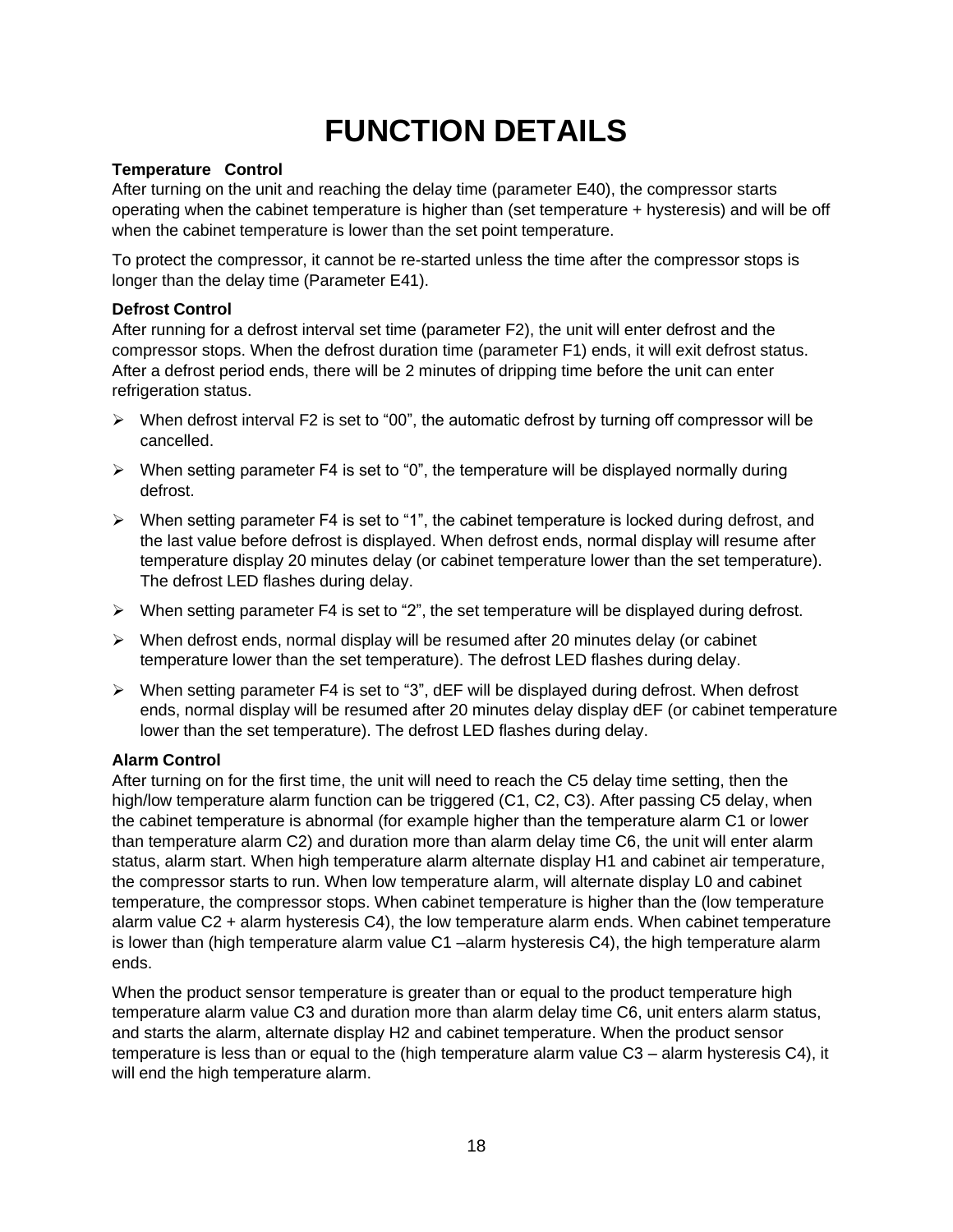When the electric supply is off, flash and display EEL and alarm. When setting do1 is set at "00", unit will not alarm when door is open. When setting do1 is set at "0", once the unit reaches the delay time, it will flash and display dr alarm. Press any random button to cancel.

If setting C7 is set to "0", then the units relay does not alarm when power is off.

If setting C8 is set to "0", then after alarm is canceled, the alarm relay does not close.

If C9 is set to "0", then after the alarm cancel button is pushed, the buzzer does not restart.

If setting other numbers, then after reaching delay time, buzzer sounds one more time. (Under the condition of alarm not terminating)

#### <span id="page-18-0"></span>**Abnormal work mode**

When air sensor is short-circuited or high temperature over limit (>66°C/151°F), "1H" is displayed; when air sensor is open-circuited or low temperature over limit  $(<-40°C/°F)$  "1L" is displayed. Compressor will enter the force running mode, according to C10, C11 set parameters running in sequence.

When product sensor is short-circuited, open-circuited or over limit (>66°C/151°F), alternate display 2H and air temperature, the product temperature sensor open-circuited or low temperature over limit  $(<-40°C/°F)$ , alternate display 2L and air temperature.

When the door is open, the light switch can turn the light on and off.

#### <span id="page-18-1"></span>**Circuit Diagram**



When the door is closed, normal close contact

When the door is open, contact is disconnected

#### **Notes for installation:**

- 1. Sensor leads must be kept separately from the main voltage wires in order to avoid high frequency noise. Separate the power supply of the loads from the power supply of the controller.
- 2. The sensor must be placed with the head upward and the wire downward.
- 3. The temperature controller must not be installed in an area where water drips.